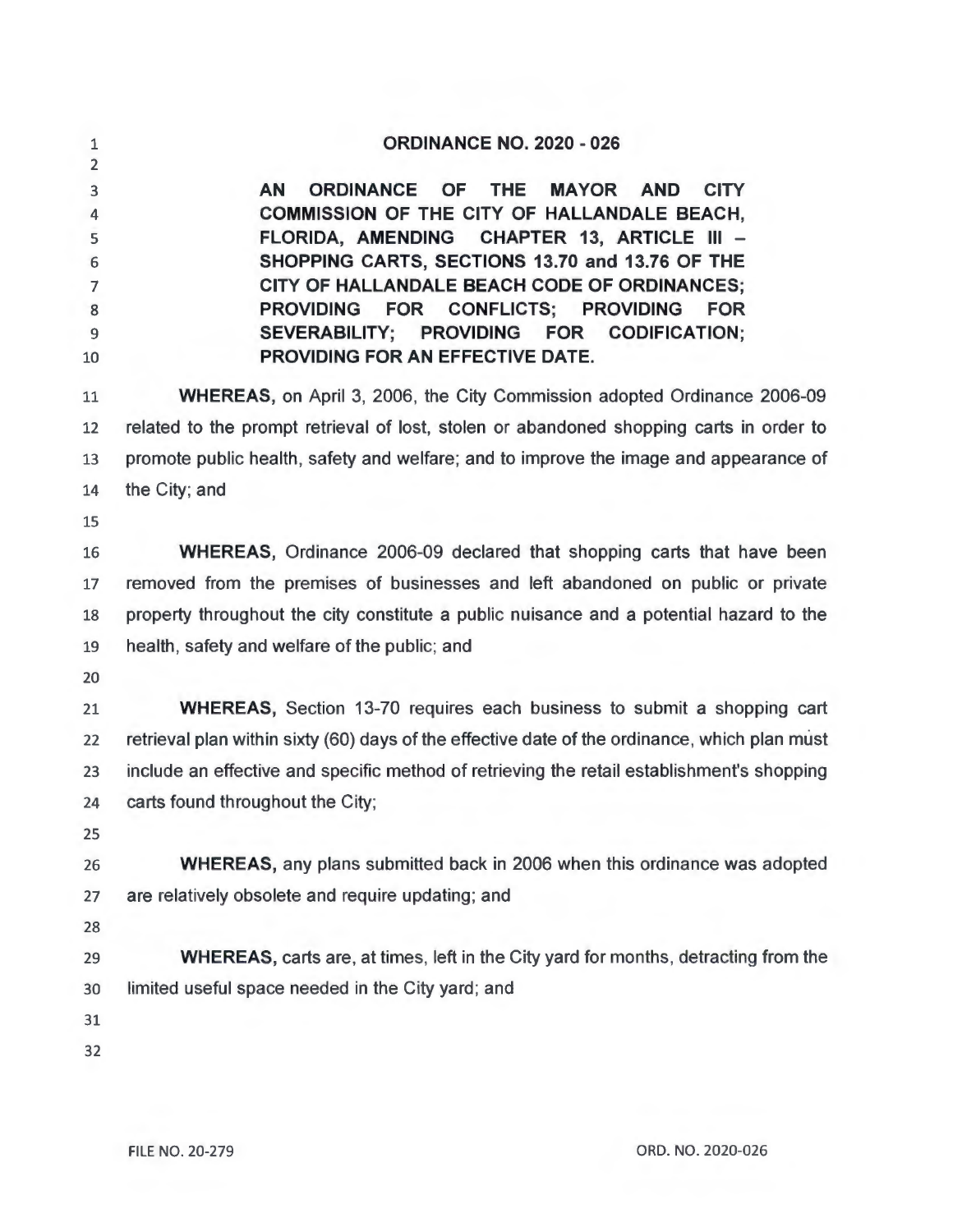**WHEREAS,** the existing code requires existing businesses to submit a plan but does not require the same of new businesses, does not expressly authorize the City to dispose of the shopping carts retrieved and stored at the City's Public Works facilities that are not retrieved by business owners following a reasonable period of notification from 37 the City and provides for a fee and administrative charge for retrieval of carts; and

**WHEREAS,** Section 506.5131 (2), Florida Statutes, prohibits charging owners of carts unless the shopping cart was found on public property and was removed from the premises or parking area of a retail establishment by the owner of the shopping cart, or 42 an employee acting on the owner's behalf, and the fee, fine, or cost has been approved by the Department of Agriculture and Consumer Services; and

**WHEREAS, the amendment to Chapter 13, Article III – Shopping Carts, Sections** 46 13.70 and 13.76 of the City Ordinance, i) requires new businesses utilizing shopping carts to submit a shopping cart plan; ii) authorizes the City the to dispose of shopping carts not retrieved by shopping cart owners within fourteen (14) business days following notice from the City that the shopping carts have been retrieved , and are being held by, the City so and iii) deletes reference in Section 13. 76 of a retrieval fee and administrative charge to owners of shopping carts.

- 
- 

**NOW, THEREFORE, BE IT RESOLVED BY THE MAYOR AND THE CITY COMMISSION OF THE CITY OF HALLANDALE BEACH, FLORIDA:** 

**SECTION 1.** The foregoing "Whereas" clauses are hereby incorporated herein.

**SECTION 2.** Chapter 13, Article 111 - Shopping Carts, Sections 13. 70 and 13. 76 59 of the City Ordinance is hereby amended to provide as follows (words in strikethrough 60 are deleted, words in underline are inserted):

ARTICLE Ill. - SHOPPING CARTS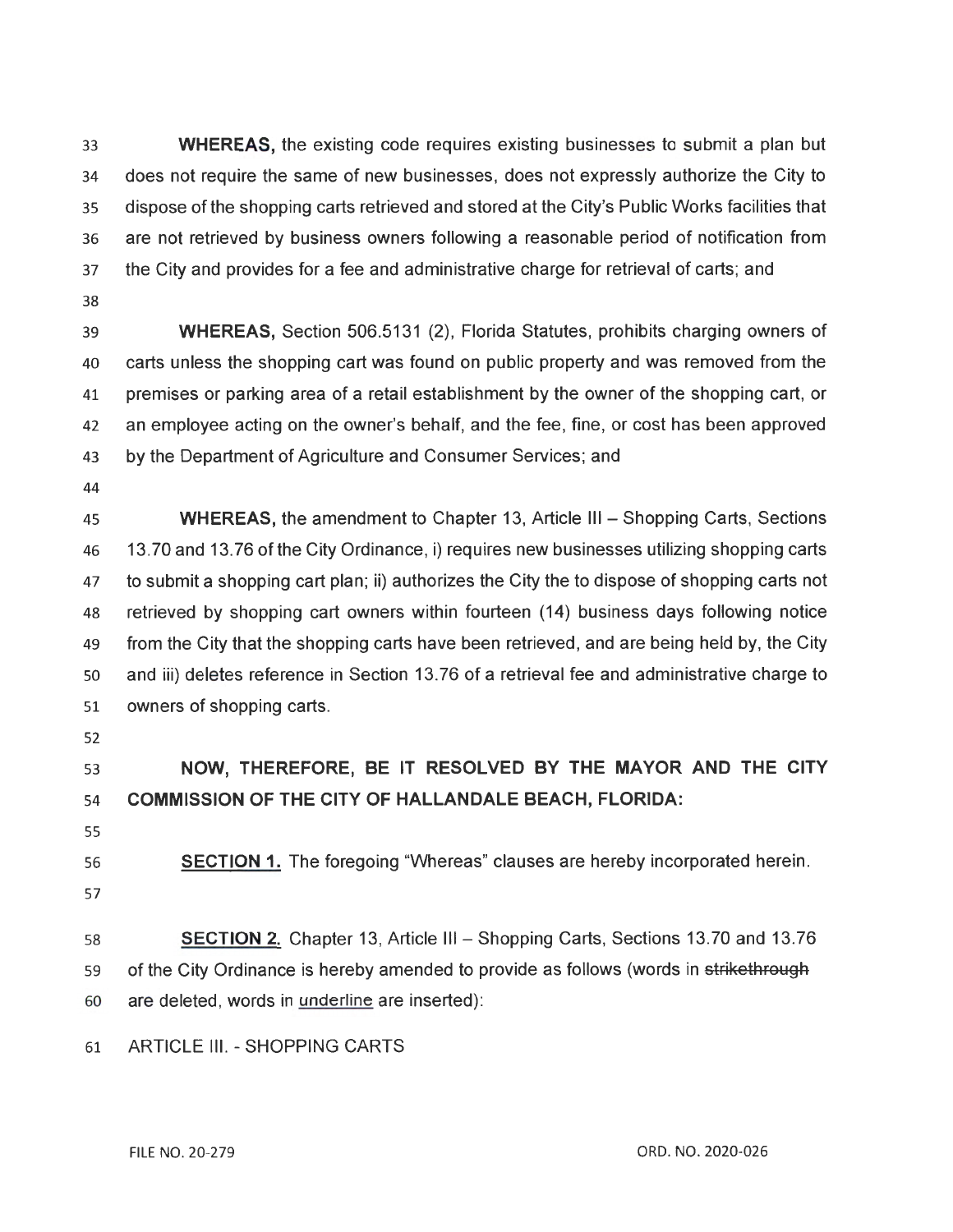62 Sec. 13-67. - Purpose.

63 It is the primary purpose of this article to provide for the prompt retrieval of lost, 64 stolen or abandoned shopping carts in order to promote public health, safety and 65 welfare and improve the image and appearance of the city. It is the purpose of this 66 article to have the owners and operators of businesses providing shopping carts to use 67 the means available to them to deter, prevent or mitigate the removal of shopping carts 68 from their business premises. It is further purpose of this article to prevent the illegal 69 removal of shopping carts from the business premises.

70 Sec. 13-68. - Declaration of public nuisance.

71 Shopping carts that have been removed from the premises of businesses and left 72 abandoned on public or private property throughout the city constitute a public nuisance 73 and a potential hazard to the health, safety and welfare of the public. They create 74 conditions of blight in the community, obstruct free access to sidewalks, streets and 75 other public rights-of-way, interfere with pedestrian and vehicular traffic, impede 76 emergency services, and create impediments to the flow of water in drainage systems 77 and other waterways when abandoned within drainage culverts and easements. It is for 78 these reasons such lost, stolen, or abandoned shopping carts are hereby declared to be 79 a public nuisance which shall be subject to abatement in the manner set forth in this 80 article, or as provided by law.

81 Sec. 13-69. - Definition.

82 For the purposes of this article, the term "shopping cart" as defined in F.S. § 83 506.502, means a basket mounted on wheels or a similar device which is generally 84 used in a retail establishment by a customer for the purpose of transportation of goods 85 of any kind.

86 Sec. 13-70. - Retrieval plan.

87 Each retail establishment furnishing shopping carts to patrons to transport items 88 purchased from the establishment, is hereby required to develop and implement a 89 specific plan to retrieve its shopping carts that are found throughout the city. Two or 90 more retail establishments may collaborate and submit to the city a single plan. The 91 plan must be submitted to the city with the yearly business tax license renewal, and 92 upon submission of the Local Business Tax Receipt application for new business, and 93 with the yearly Local Business Tax Receipt renewal for established businesses 94 and. The plan must include an effective and specific method of retrieving the retail 95 establishment's shopping carts found throughout the city.

96 Sec. 13-71 . - Abandoned cart prevention plan.

97 The city shall determine whether a retail establishment's plan for retrieving its 98 shopping carts submitted pursuant to this article is reason ably calculated to result in the 99 prompt removal of the retail establishment's shopping carts found throughout the city on 100 property other than that of the retail establishment furnishing the shopping carts to 101 patrons. The shopping cart retrieval plan shall identify the number of employees who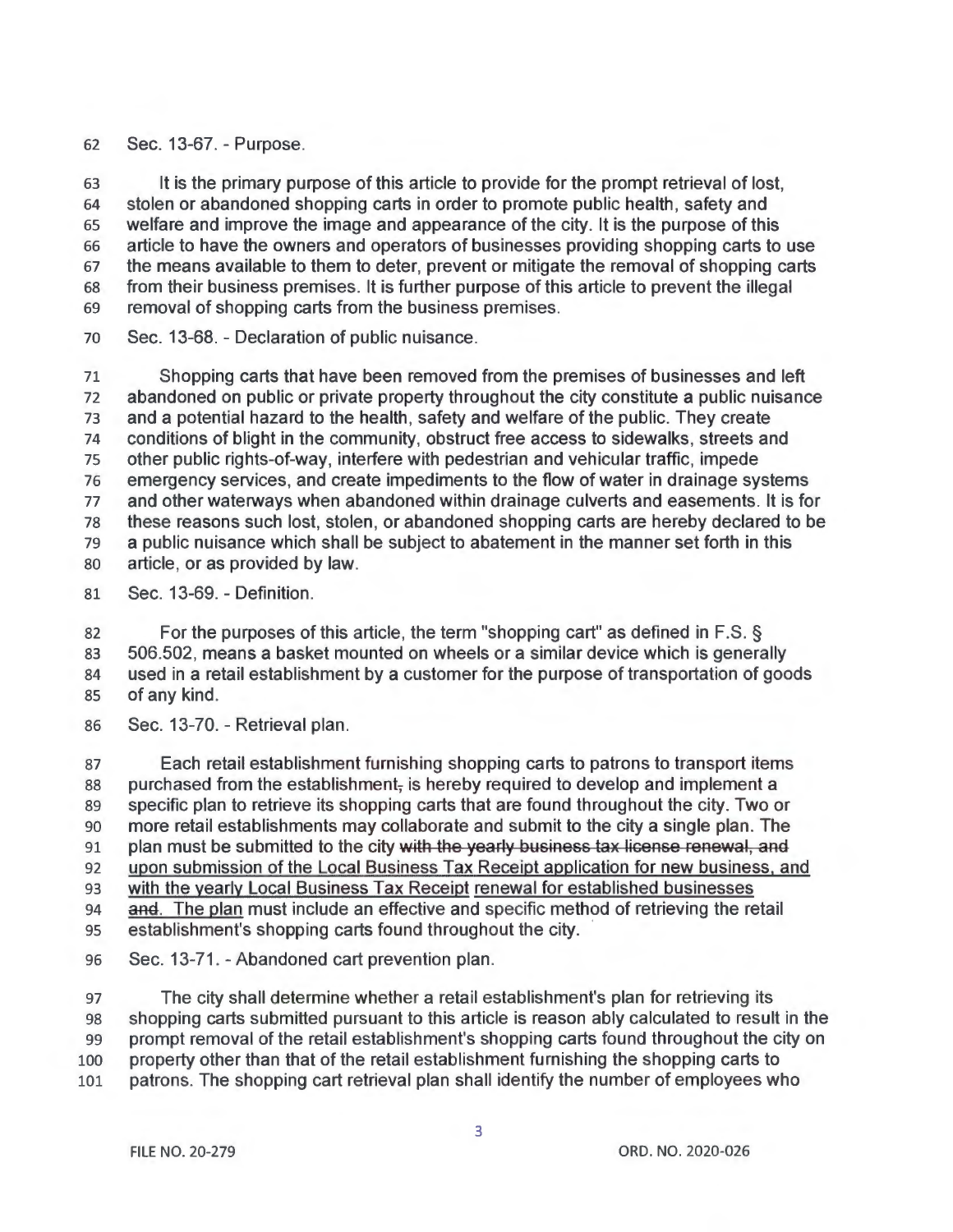will be assigned such cart retrieval duties, the number of total hours per week that each assigned employee will perform such retrievals, and extent of training each of such personnel has received or will receive concerning the retrieval of lost, stolen or abandoned shopping carts. The shopping cart retrieval plan shall include a copy of each contract with a cart retrieval service or indicate that the cart retrieval will be performed in-house. The shopping cart retrieval plan shall identify the streets and bus stops which will be patrolled as required by this article as well as the manner, frequency, and times of such patrols.

Based on the above referenced criteria, the city shall approve, reject or modify a plan, within 30 days of when the plan is submitted. If the plan is approved , the proposed measures shall be implemented no later than 30 days after approval. If the plan is 113 rejected, the retail establishment shall modify the plan and re-submit it to the city no 114 later than 30 days after the date of its rejection.

Following the approval of a plan, a retail establishment may file a written request with the city manager to amend its plan. The proposed amended plan is subject to the same criteria and review process as an original plan.

If a retail establishment's original or amended plan is approved by the city and subsequently, the city manager determines that the retail establishment's plan for retrieving its shopping carts found throughout the city is ineffective, the city manager shall notify the establishment in writing and a new or modified plan to correct any deficiencies identified by the city shall be submitted within 30 days. The city manager shall provide the retail establishment with written notice of such, along with the city manager's recommendation.

- Sec. 13-72. Signage.
- (a) Signs on carts required. Every shopping cart made available for use by customers shall have a sign permanently affixed to include identification of the owner of the shopping cart or the name of the business establishment, or both and the current telephone number to report abandoned carts.
- (b) Notice to customers. Written notice shall be provided to customers as described herein that removal of shopping carts from the premises is prohibited.
- (c) Employee training. The owner of the retail establishment shall implement and maintain a periodic training program for new and existing employees designed to educate such employees of the requirements of the abandoned cart prevention plan and the provisions of state and city law prohibiting the unauthorized removal of shopping carts from the premises of the retail establishment.
- (d) Compliance. Within 60 days of the effective date of this article, each retail establishment that utilizes shopping carts in the operation of its business shall affix 139 on each shopping cart, and maintain thereon, information identifying the name, address and telephone number of the retail establishment.
- Sec. 13-73. Shopping carts to be maintained on-site.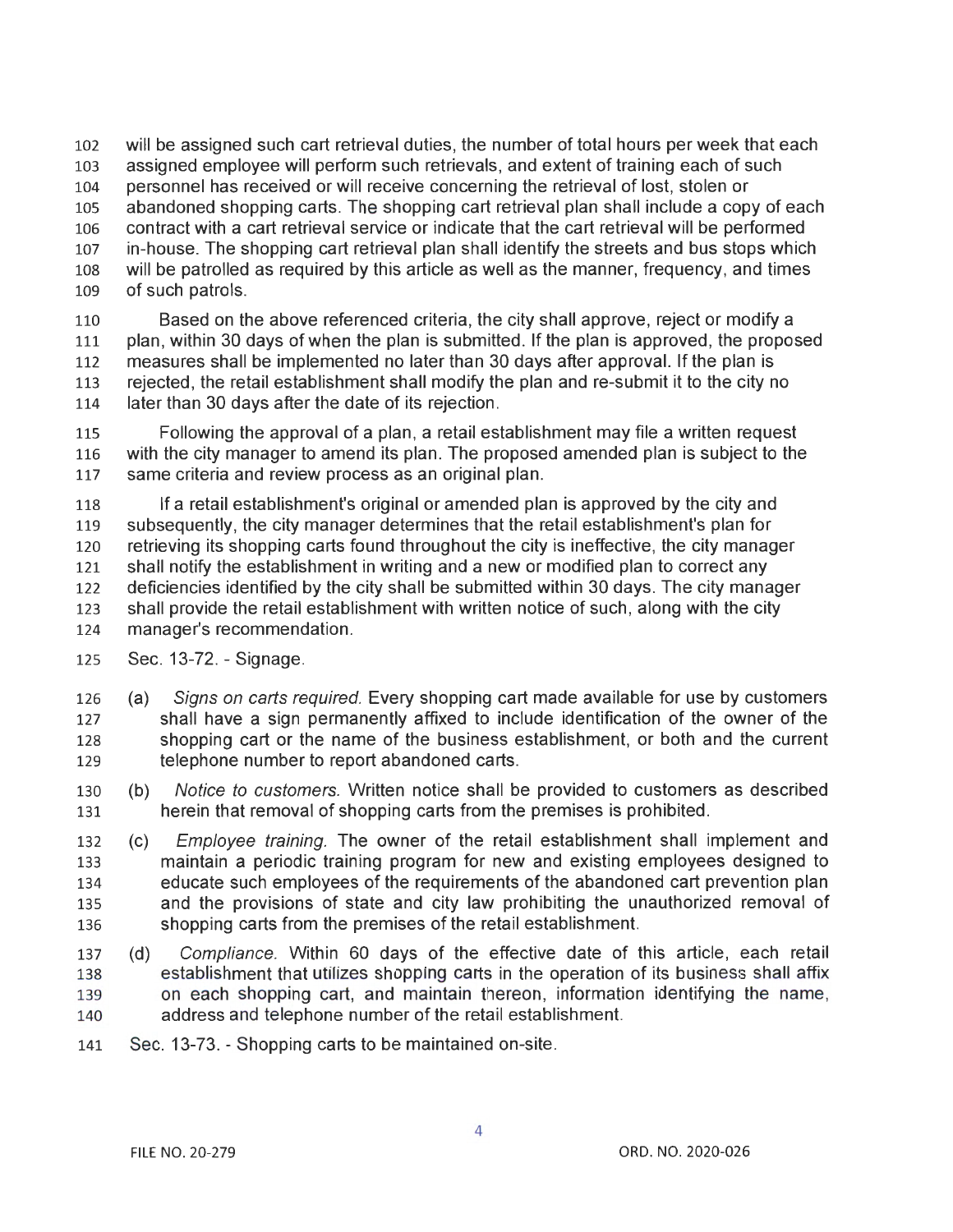The following are required measures to contain shopping carts on-site. The owner of the retail establishment may install specific physical measures on the carts or implement other measures to prevent cart removal from business premises. These measures may include, but are not limited to:

- (1) Installing disabling devices on all carts;
- (2) Posting store personnel to deter and stop customers who attempt to remove carts from business premises;
- (3) Installing bollards and chains around business entrances/exists to prevent cart removal;
- (4) Requiring security deposits for use of all carts;
- (5) Providing carts for rental or sale that can be temporarily or permanently used for the purpose of transporting purchases; or
- (6) Providing personnel for the purposes of the retrieval of lost, stolen or abandoned shopping carts. Such personnel may be either employees of the business or one or more independent contractors hired by the owner to provide shopping cart retrieval services, or combination of both.
- (7) The city manager shall have the authority to require businesses of 35,000 square feet or more to install systems or devices to contain shopping carts on-site.
- Sec. 13-74. Penalty for failure to submit, modify or implement plan.

Any retail establishment that fails to timely submit a plan, implement a plan approved by the city, resubmit a rejected plan or make required modifications to a plan shall constitute a violation of this article, and subject to the penalties in F.S. § 162.22.

Sec. 13-75. - Posting of signs.

Within 60 days of the effective date of this article, each retail sales establishment that utilizes shopping carts in the operation of its business shall post a minimum of two signs not less than one and one half feet by three feet in a conspicuous location on the inside of the retail sales establishment building and not visible from any public street. Such signs shall state the following:

- "NOTICE-It is a violation of F.S. § 506.513 to remove a shopping cart, without written authorization, from its owner or from the premises or parking area on any retail establishment."
- Sec. 13-76. Penalties for violation .

Any violation of this article by persons other than the owner of the shopping cart, shall be prosecuted pursuant to F.S. § 162.22. Each conviction for violation of this article shall be punished by a fine not to exceed \$500.00 or by imprisonment in the jail 178 not to exceed 60 days or by both such fine and imprisonment. A shopping cart owner, 179 as provided by law, shall be subject to pay a fee per shopping cart when the city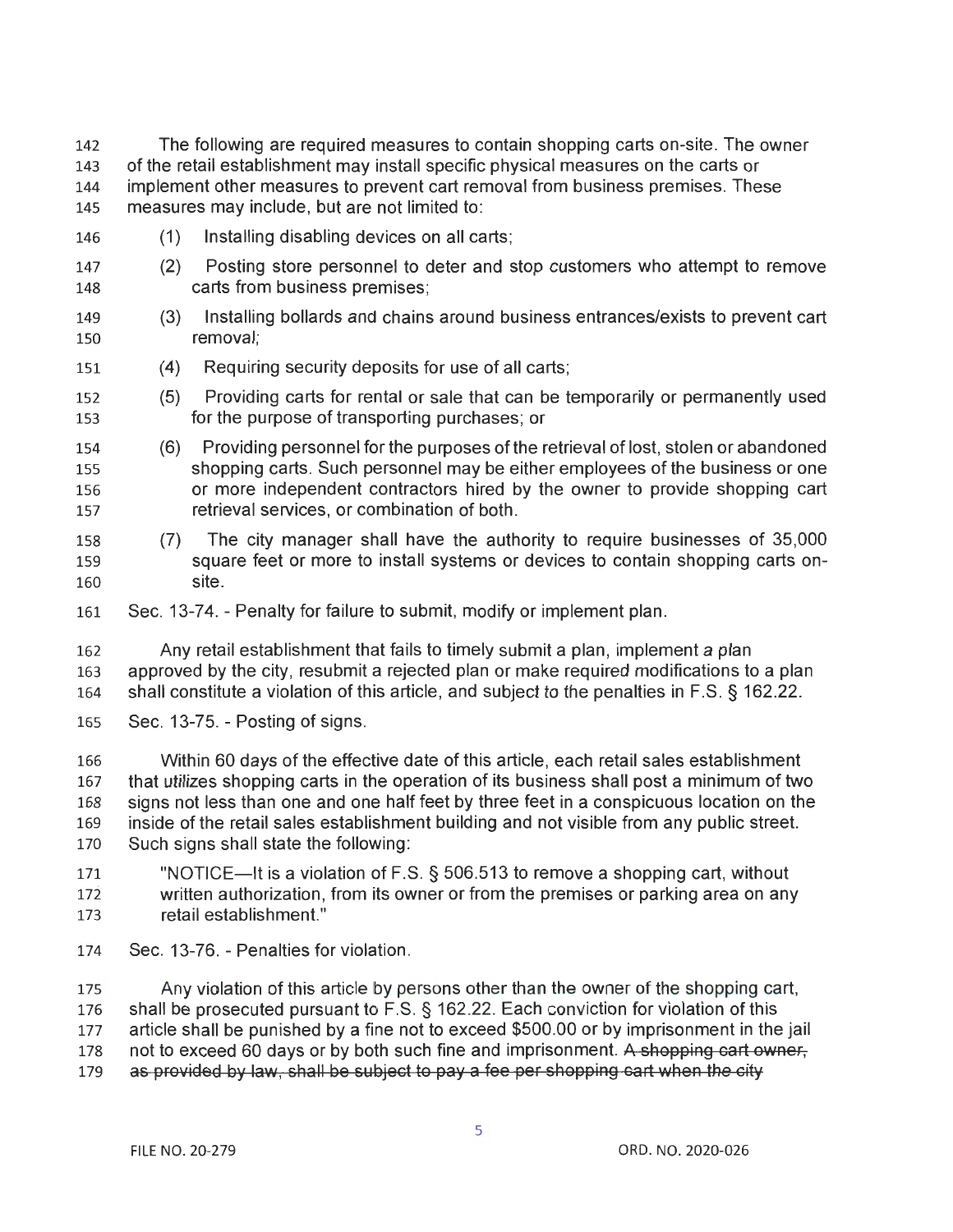| 180<br>181        | retrieves its shopping carts, plus an administrative charge, as established yearly in the<br>city's fee booklet.                                                                                                                                |  |  |
|-------------------|-------------------------------------------------------------------------------------------------------------------------------------------------------------------------------------------------------------------------------------------------|--|--|
| 182<br>183<br>184 | The City is authorized to dispose of shopping carts not retrieved by shopping cart<br>owners within fourteen (14) business days following notice from the City that the<br>shopping carts have been retrieved, and are being held by, the City. |  |  |
| 185               |                                                                                                                                                                                                                                                 |  |  |
| 186               | Sec. 13-77. - Shopping cart theft.                                                                                                                                                                                                              |  |  |
| 187<br>188        | It shall be unlawful to do any of the following acts, if a shopping cart has a<br>permanently affixed sign as provided in this article:                                                                                                         |  |  |
| 189<br>190        | To remove a shopping cart from the parking area of a retail establishment with<br>(1)<br>the intent to deprive the owner of the shopping cart the use of the cart; or                                                                           |  |  |
| 191<br>192<br>193 | To be in possession of any shopping cart that has been removed from the<br>(2)<br>parking area of a retail establishment with the intent to deprive the owner of the<br>shopping cart the use of the cart.                                      |  |  |
| 194               | This section shall apply only when a shopping cart:                                                                                                                                                                                             |  |  |
| 195<br>196        | Has a sign permanently affixed to it that identifies the owner of the cart or<br>a.<br>the retailer, or both;                                                                                                                                   |  |  |
| 197<br>198        | Notifies the public of the procedure to be utilized for authorized removal of<br>b.<br>the cart from the premises;                                                                                                                              |  |  |
| 199<br>200<br>201 | Notifies the public that the unauthorized removal of the cart from the<br>C.<br>premises or parking area of the retail establishment, or the unauthorized<br>possession of the cart, is unlawful; and                                           |  |  |
| 202<br>203        | Lists a telephone number or address for returning carts removed from the<br>d.<br>premises or parking area to the owner or retailer.                                                                                                            |  |  |
| 204               | Any person who violates any provision of this section is guilty of a misdemeanor.                                                                                                                                                               |  |  |
| 205               | ***                                                                                                                                                                                                                                             |  |  |
|                   |                                                                                                                                                                                                                                                 |  |  |

## **SECTION 3. SEVERABILITY**

 If any portion of this Ordinance is determined by any Court to be invalid, the invalid portion shall be stricken, and such striking shall not affect the validity of the remainder of this Ordinance.

## **SECTION 4. INCLUSION IN CODE**

 It is the intention of the City Commission that the provisions of this Ordinance shall

 become and be made a part of the City of Hallandale Beach Code; and that the sections

 of this Ordinance may be renumbered or relettered and the word "Ordinance" may be

 changed to "section," "article," or such appropriate word or phrase in order to

 accomplish such intentions.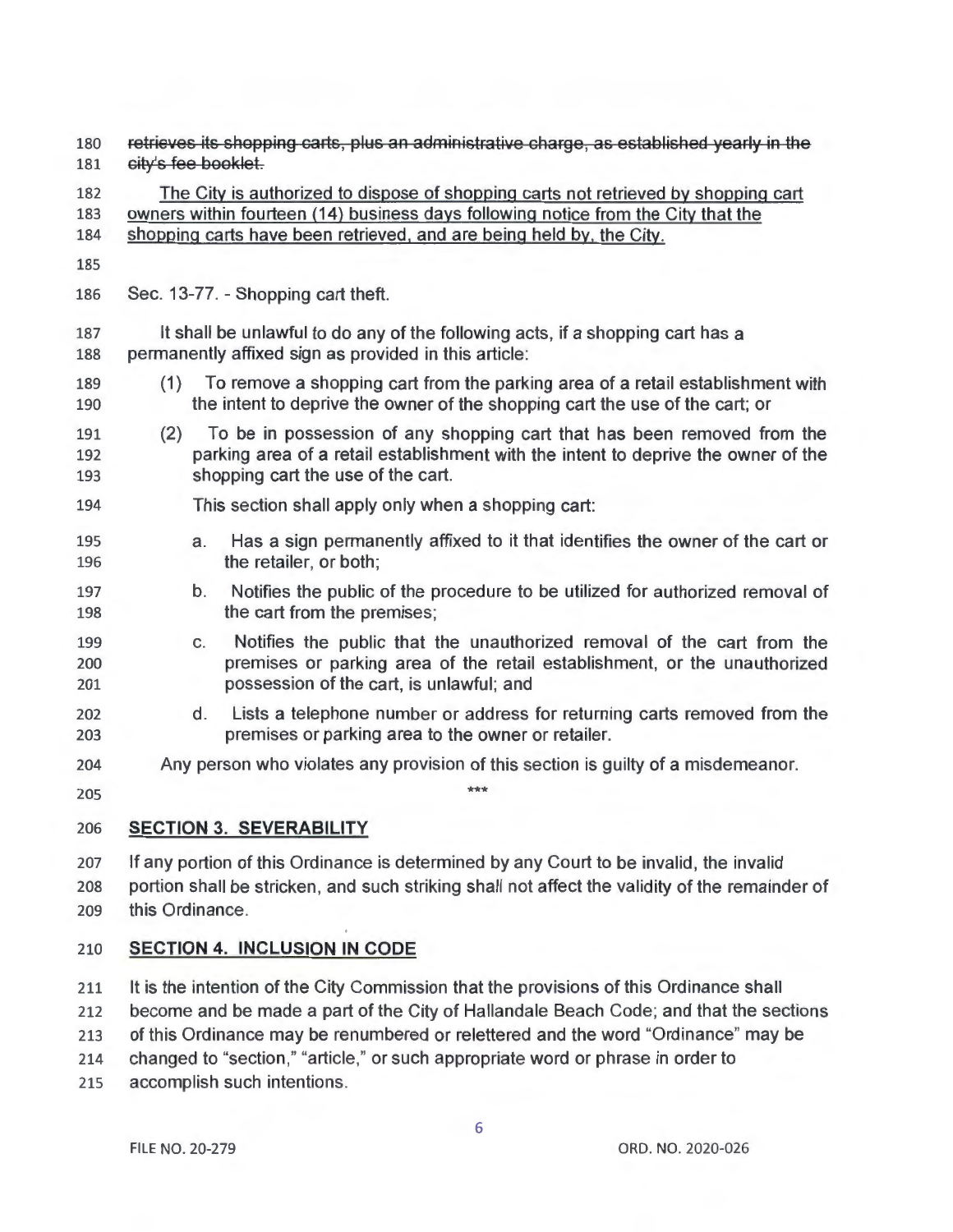**SECTION 5. Effective Date.**  This Ordinance shall take effect immediately upon

- adoption.
- 
- 219 PASSED AND ADOPTED ON 1<sup>ST</sup> reading on September 2, 2020.
- PASSED AND ADOPTED ON 2ND reading on September 16, 2020.

W.  $CITV$ JO' **GOOPER MAYOR ELEBY: CITY ADMINISTRATION**  JENORGENM. GUILLEN, CMC CITY CLERK APPROVED AS TO LEGAL SUFFICIENCY AND FORM **JENNIFER MERINO**  CITY ATTORNEY